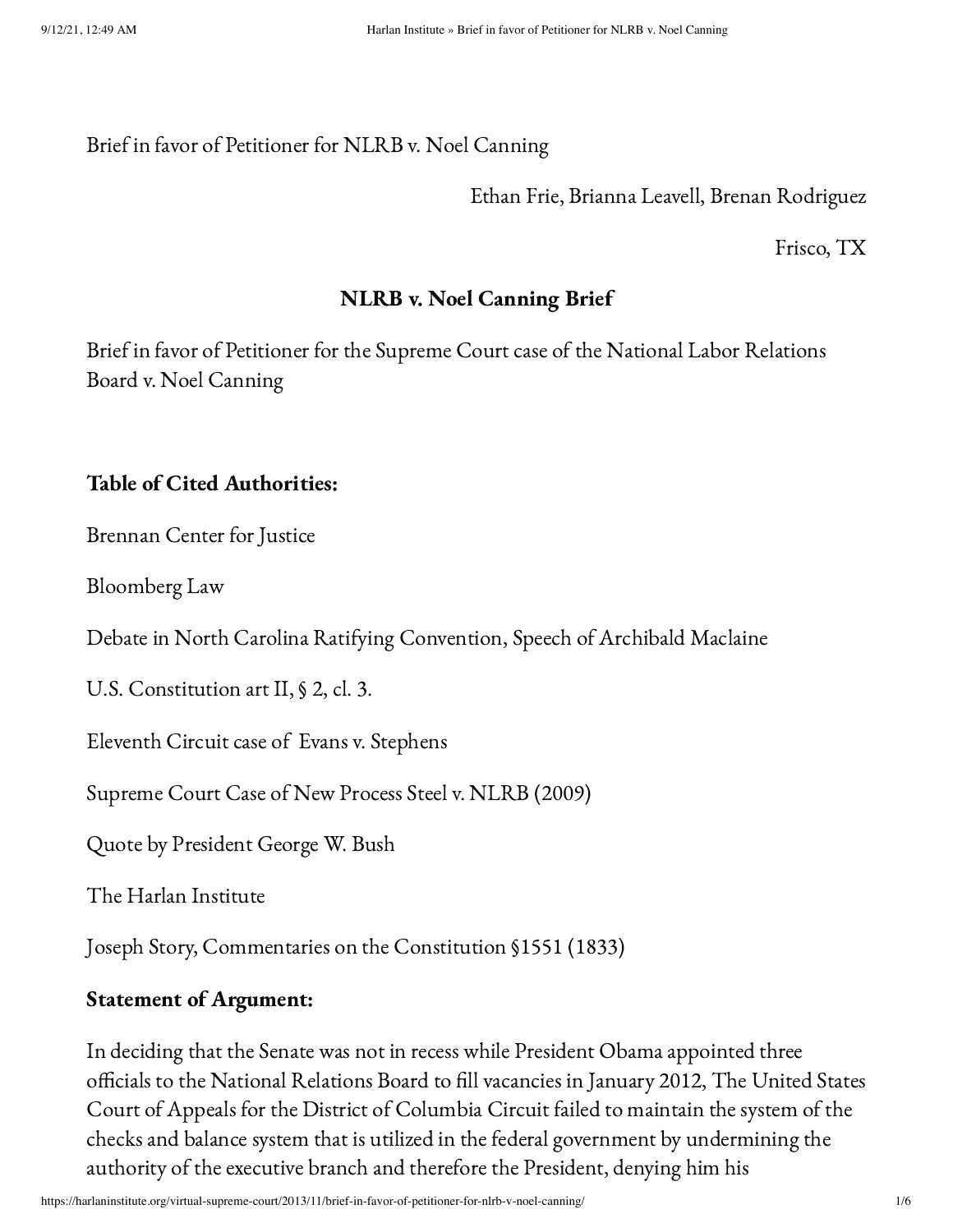#### 9/12/21, 12:49 AM Harlan Institute » Brief in favor of Petitioner for NLRB v. Noel Canning

constitutional right under Art II, § 2, Clause 3. to make appointments to fill vacancies while the Senate is in recess. The District of Columbia Court of Appeals egregiously erred by defining the word "Recess" in an overly strict and narrow frame. The Circuit Court only looked at the definition in terms of the years immediately following the Constitution, not considering the increased amount of sessions, and in particular pro forma sessions (where the Senate is not adjourned for more than three days), that are present in the modern Senate. These pro forma sessions occur solely to try and deprive the President of his recess appointment power. The current ruling is a decision based on archaic premises and is detrimental to the well-being of the federal government. Therefore, the United States Court of Appeals for the District of Columbia Circuit's decision should be overturned in whole by the Supreme Court to protect the President's right to make recess appointments under the United State Constitution.

# Argument:

In filing a petition against the NLRB, the Noel Canning Company was arguing that the NLRB did not have enough standing members to conduct business, and thus was not allowed to interfere with the company's labor negotiations with its employees. The big issue at hand is whether Presidents are able to make recess appointments not only between sessions but also during intrasessions (or pro forma sessions)? As the petitioner, the National Labor Relations Board believes that President's Obama's three recess appointments to maintain a quorum in the board were valid under the Recess Appointments Clause of the United States Constitution, which means that the National Labor Relation Board was able to be involved with negotiations at Noel Canning Company. In Article 2, Section 2, Clause 3 ("Recess Appointments Clause") the Constitution states: "The President shall have Power to fill all vacancies that may happen during the Recess of the Senate, by granting Commissions which shall expire at the end of their next Session." Recess, being loosely defined, is any time that Senate not in session even during pro forma sessions

Looking historically, "Congress are not to be sitting at all times; they will only sit from time to time, as the public business may render it necessary. Therefore the executive ought to make temporary appointments, as well as receive ambassadors and other public ministers. This power can be vested nowhere but in the executive, because he is perpetually acting for the public; for, though the Senate is to advise him in the appointment of officers, ., yet, during the recess, the President must do his business, or else it will be neglected; and such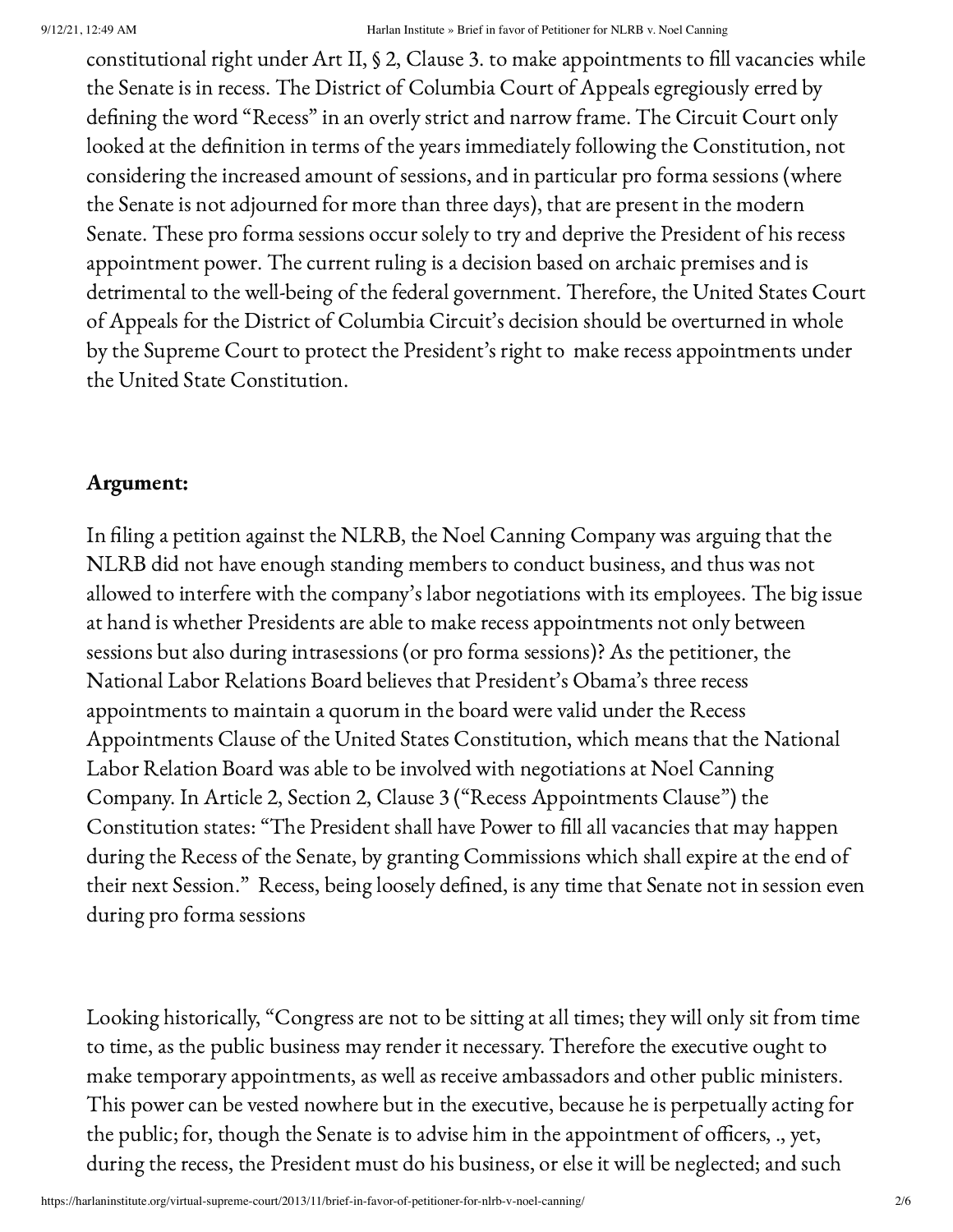#### 9/12/21, 12:49 AM Harlan Institute » Brief in favor of Petitioner for NLRB v. Noel Canning

neglect may occasion public inconveniences" This quote by Archibald Maclaine during the North Carolina Ratifying Convention express the necessity of the President being allowed to fill vacancies as needed, despite if the Senate is not in session. The President serves the public and it is his duty to ensure that his departments are able to function, meaning they have all the tools they need to fill their role. "The expiration of the 2010 Becker recess appointment threatened to reduce the Board's membership to two. President Obama, in turn, withdrew Becker's nomination and forwarded to the Senate two new nominations. The Senate failed to act on these nominations by the end of the first session of the 112th Congress. On January 4, 2012, President Obama appointed three NLRB nominees as recess appointments." When President Obama was attempting to fill these vacancies, he was trying to comply with the Supreme Court's decision in New Process Steel v. NLRB (2009), which required the NLRB to have three members to conduct business. In line with Archibald Maclaine's quote, President Obama was making these appointments for public convenience and to ensure his departments are able to function properly.

According to Bloomberg Law, well over 300 federal officials since 1981 have received such appointments during congressional sessions, ones that were not during the Senate's "official" recess. The District of Columbia Court of Appeals, in its current decisions, sets a dangerous precedent that goes largely against previous appointments, and is detrimental to the national security of the federal government. In a quote from President George W. Bush which state,"The Constitution, on its face, does not establish a minimum time that an authorized break in the Senate must last to give legal force to the President's appointment power under the Recess Appointments Clause, it is clear that the Constitution does not define the length of time in which the Senate must be out of session for a President to make a recess appointment. With the District of Columbia Court of Appeals making such a narrow interpretation, using the word "the" to define "the Recess" as only between official recesses, the Appeals Court is essentially adding to the Constitution with its decision. The Recess Appointments Clause is a part of the Constitution to protect the power of the executive branch and to ensure that federal appointments are completed in a timely manner.

"In making his January, 2012 appointments, Obama acted under Justice Department advice memorialized in a Jan. 6, 2012, Office of Legal Counsel memorandum that relied, in turn, on earlier institutional precedents. In an official 1921 opinion for President Harding, Attorney General Harry M. Daugherty adopted a functional view of "recess," derived from a 1905 Senate committee report; the 2012 OLC memo follows the same approach. The Senate committee asserted: "The word 'recess' is one of ordinary, not technical signification,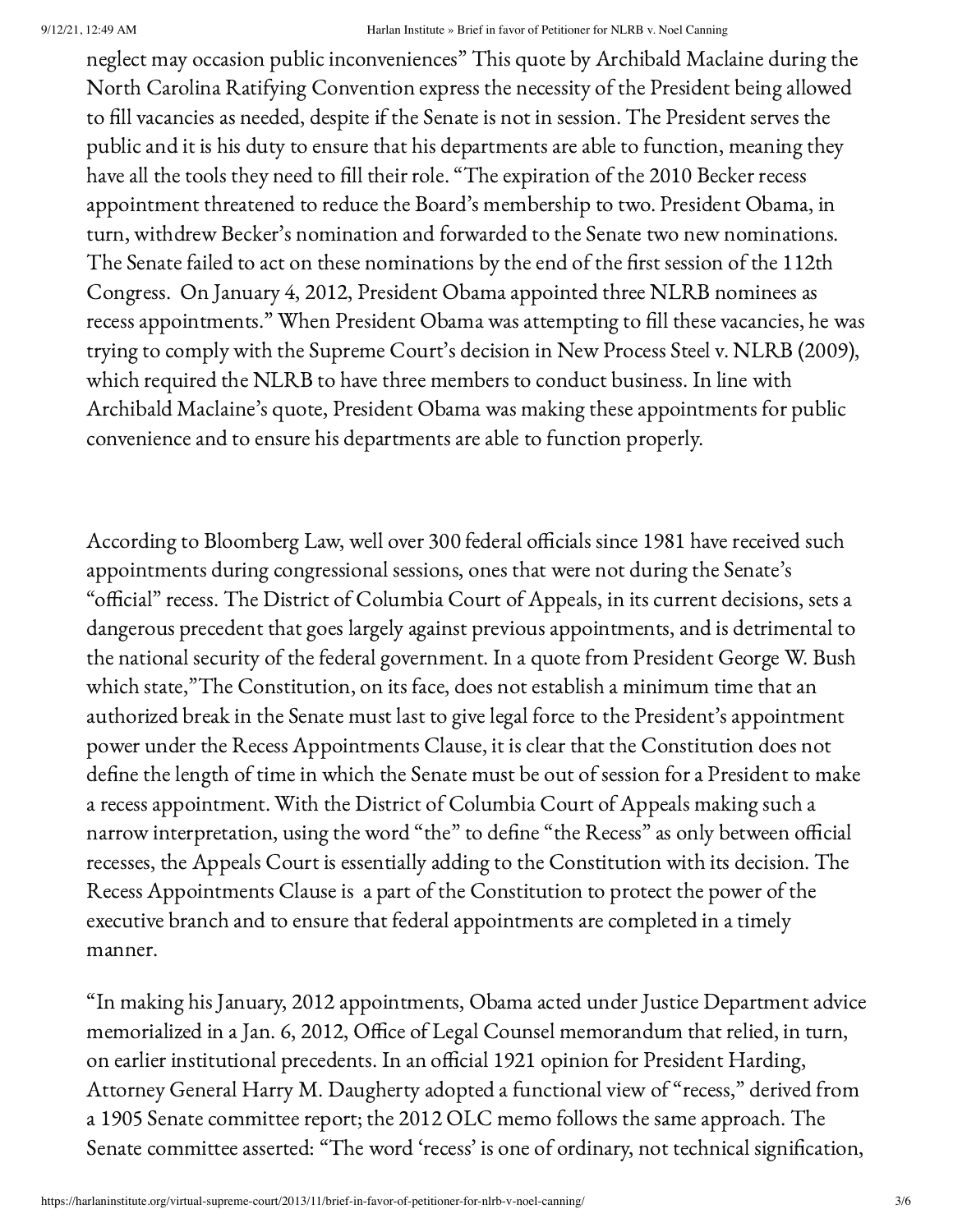#### 9/12/21, 12:49 AM Harlan Institute » Brief in favor of Petitioner for NLRB v. Noel Canning

and it is evidently used in the constitutional provision in its common and popular sense." The report went on describe the Senate as being in recess when "its members have no duty of attendance; when its Chamber is empty; when, because of its absence, it can not receive communications from the president or participate as a body in making appointments." With the Department of Justice supporting President Obama's intrasessions appointments based on earlier Senate and Congress decisions, it is clear that President Obama made these appointments believing that he was not going against the Constitution. When the Senate is not able to speak with or communicate with the President, then that should be considered a recess and therefore the President should be able to make appointments.

If intrasession appointments and the legality of them under the Constitution is considered in modern days, one would have to realize that Presidents have consistently asserted authority to make intrasession appointments since 1921. Intrasession recess appointments have been as common since the first Reagan administration as intersession appointments (Bloomberg Law). Additionally, in Evans. v. Stephens, the Eleventh Circuit, in an en banc decision, [held that the Constitution permitted both intrasession recess appointments and recess appointments to fill vacancies that "happened" prior to, rather than during, the congressional recess. It is clear that the circuits are divided on the opinion over whether intrasession recess appointments are valid. However, when considering the fact that pro forma sessions have come to be a common tactic to deprive the President the ability to make appointments, it is clear that intrasession appointments need to be upheld. The President is given the power to make federal appointments and that right should not be deprived from him. However, the District of Columbia Court of Appeals failed to look and define the word "recess" in a modern way. They made their decision based off of the 18th century when the Constitution has passed. The National Labor Relations Board needed members to maintain a quorum and President Obama had to make swift appointments to fulfill that need and to protect America. Instead, during this very critical point, the Senate decided to work once every three days and in doing so, were not interested in approving any appointments, which put the NLRB and President Obama with a huge problem. With the NLRB protecting American employees, it was necessary for President Obama to ensure that they could do what they needed to do.

The District of Columbia Court of Appeals made their decision in an overly narrow interpretation of the Constitution and turned a blind eye to the modern days of the executive and legislative branches of the government, failing to protect the national security of America. They have, in their decision, severely limited the President's power to make recess appointments.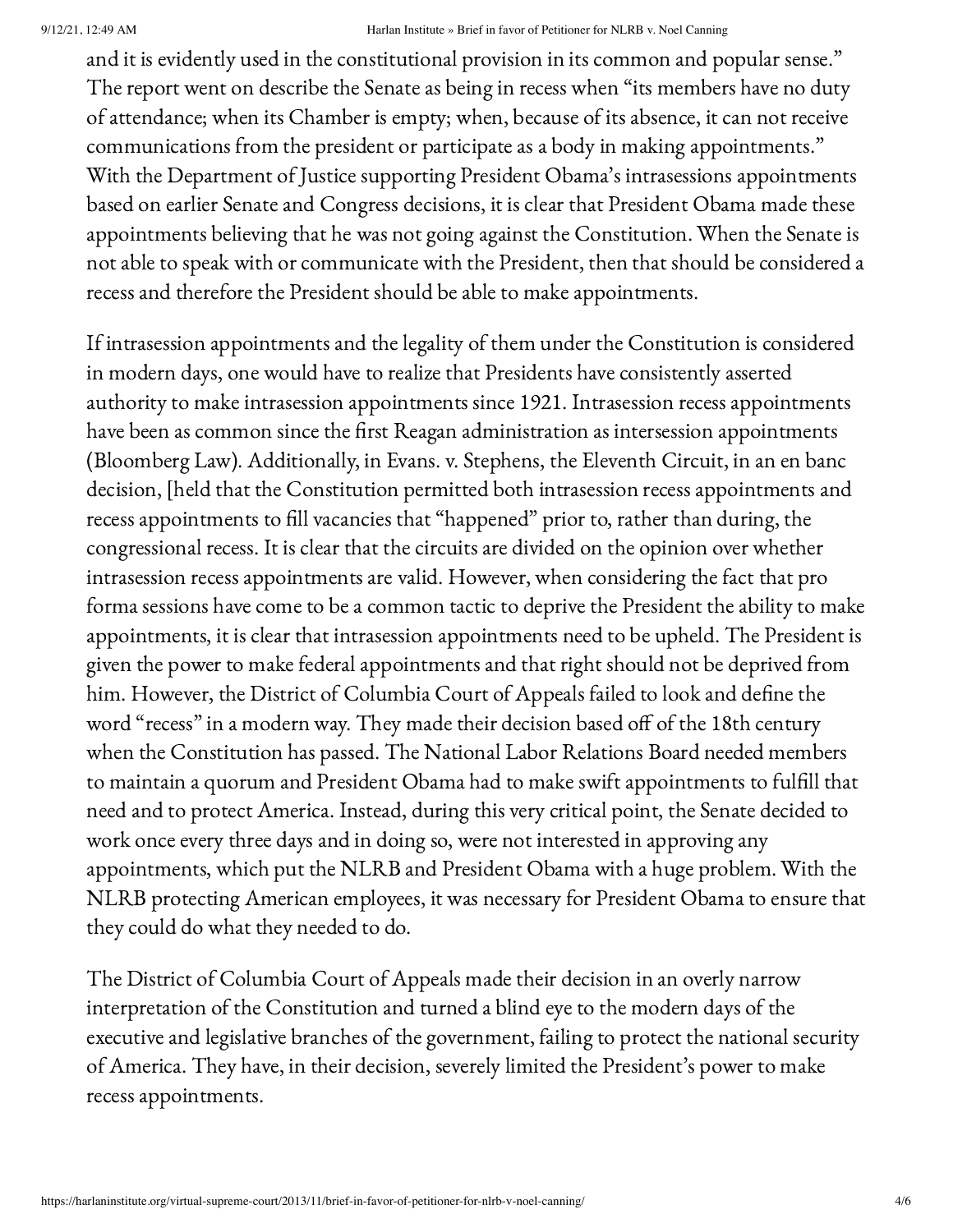### Conclusion:

Joseph Story once said that "there was but one of two course to be adopted; either, that the senate should be perpetually in session, in order to provide for the appointment of officers; or, that the president should be authorized to make temporary appointments during the recess…the former course would have been at once burdensome to the senate, and expensive to the public. The latter combines convenience, promptitude of action, and general security." In granting power to the President to make appointments to fill all vacancies while the Senate is in recess, the Constitution was protecting the executive branch and maintaining the checks and balance system of the federal government, as well as the national security of America. However, with the recent decision by the District of Columbia Court of Appeals, that stated that intrasession appointments by Presidents are invalid and that they can only make appointments during official Senate recesses, this Presidential Power has become seriously limited and is detrimental to the country. Under this decision, the power to make appointments has seemed to shift to Senate rather than the president. The Circuit Court based its decision off of the early days of American government in which intrasessions were not nearly as common, and the speed with which appointments were needed was not as critical. As all know, times have drastically changed and the need for the clause to be interpreted with a modern context is absolutely imperative. With the Senate taking an increased number of pro forma sessions, in which they are on break but convene at least once every three days, they have utilized them as a way to block the President's appointments. However, for the protection of the nation and the balance of power between the three branches of government in the United States, the President needs the ability to make appointments and get them swiftly approved. If the Senate wants to break during this critical time period, then the President should be able to make such intrasession appointments. The President is in office to serve the public and maintain the executive branch of the federal government. Maintaining the executive branch includes ensuring that all federal departments or bureaucracies are properly functioning. When President Obama was trying to make his appointments to the NLRB, he was trying to rectify a situation in which a department was not properly able to function, and the only way to do so was through an intrasession appointment. Now, the respondent may point out that appointments are only to be made during official breaks, or recesses, of the the Senate. However, as previously noted, the Constitution does provide a specific time length for which the Senate must be in recess for the President to be able to make appointments. Whether one is for a strict interpretation of the Constitution or a loose interpretation of the Constitution is irrelevant. When strictly interpreting the Constitution, the President should be able to make intrasession appointments due to the fact that there is no set time length. When loosely interpreting the Constitution, "Recess" should be defined to include all breaks of the Senate. For all of the aforementioned reasons, The United States Court of